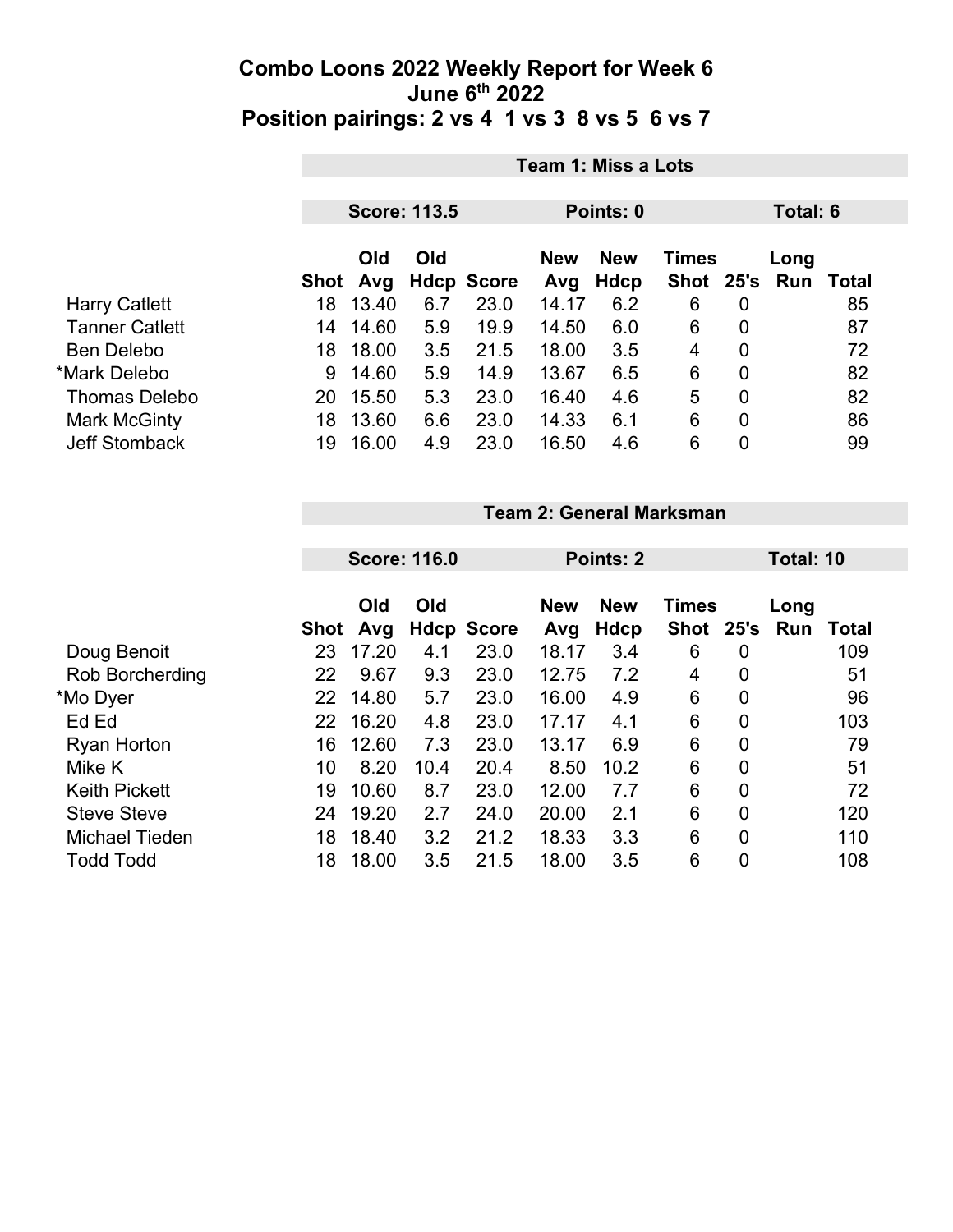|                      | <b>Team 3: Skidmarks</b> |                     |      |                   |                                          |             |             |             |          |       |  |
|----------------------|--------------------------|---------------------|------|-------------------|------------------------------------------|-------------|-------------|-------------|----------|-------|--|
|                      |                          |                     |      |                   |                                          |             |             |             |          |       |  |
|                      |                          | <b>Score: 114.1</b> |      |                   | <b>Points: 2</b>                         |             |             |             | Total: 8 |       |  |
|                      |                          | Old<br>Old          |      |                   | <b>New</b><br><b>Times</b><br><b>New</b> |             |             |             | Long     |       |  |
|                      | <b>Shot</b>              | Avg                 |      | <b>Hdcp Score</b> | Avg                                      | <b>Hdcp</b> | <b>Shot</b> | 25's        | Run      | Total |  |
| Mike Carbone         | 15 <sub>1</sub>          | 14.20               | 6.2  | 21.2              | 14.33                                    | 6.1         | 6           | 0           |          | 86    |  |
| Josh Halloran        | 22                       | 13.67               | 6.5  | 23.0              | 15.75                                    | 5.1         | 4           | 0           |          | 63    |  |
| Dean Hanson          | 11                       | 11.50               | 8.1  | 19.1              | 11.33                                    | 8.2         | 3           | 0           |          | 34    |  |
| *JD Hanson           | 17                       | 15.20               | 5.5  | 22.5              | 15.50                                    | 5.3         | 6           | $\mathbf 0$ |          | 93    |  |
| Pat Hegseth          |                          | 4.60                | 12.9 |                   | 4.60                                     | 12.9        | 5           | $\mathbf 0$ |          | 23    |  |
| <b>Tony Hegseth</b>  | 21                       | 14.60               | 5.9  | 23.0              | 15.67                                    | 5.1         | 6           | 0           |          | 94    |  |
| <b>Scott Huckert</b> | 15                       | 10.40               | 8.8  | 23.0              | 11.17                                    | 8.3         | 6           | 0           |          | 67    |  |
| <b>Tim Nolan</b>     | 17                       | 15.00               | 5.6  | 22.6              | 15.33                                    | 5.4         | 6           | 0           |          | 92    |  |
| <b>Jerrid Voss</b>   | 15                       | 13.80               | 6.4  | 21.4              | 14.00                                    | 6.3         | 6           | 0           |          | 84    |  |

|                       |      | <b>Score: 114.5</b> |      |                   |                   | Points: 0          |                      |      | Total: 8    |       |
|-----------------------|------|---------------------|------|-------------------|-------------------|--------------------|----------------------|------|-------------|-------|
|                       | Shot | Old<br>Avg          | Old  | <b>Hdcp Score</b> | <b>New</b><br>Avg | <b>New</b><br>Hdcp | <b>Times</b><br>Shot | 25's | Long<br>Run | Total |
| Matt B                | 22   | 12.80               | 7.1  | 23.0              | 14.33             | 6.1                | 6                    | 0    |             | 86    |
| <b>John Collins</b>   | 21   | 19.80               | 2.2  | 23.0              | 20.00             | 2.1                | 6                    | 0    |             | 120   |
| <b>Justin Collins</b> | 17   | 15.20               | 5.5  | 22.5              | 15.50             | 5.3                | 6                    | 0    |             | 93    |
| <b>Sam Collins</b>    | 18   | 17.40               | 3.9  | 21.9              | 17.50             | 3.9                | 6                    | 0    |             | 105   |
| <b>Tom Forrest</b>    | 19   | 18.00               | 3.5  | 22.5              | 18.17             | 3.4                | 6                    | 0    |             | 109   |
| Jeff Jeff             | 16   | 15.40               | 5.3  | 21.3              | 15.50             | 5.3                | 6                    | 0    |             | 93    |
| Mo Mo                 | 9    | 7.20                | 11.1 | 20.1              | 7.50              | 10.9               | 6                    | 0    |             | 45    |
| <b>Neal Neal</b>      | 21   | 12.20               | 7.6  | 23.0              | 13.67             | 6.5                | 6                    | 0    |             | 82    |
| <b>Keith Ross</b>     | 20   | 10.00               | 9.1  | 23.0              | 11.67             | 7.9                | 6                    | 0    |             | 70    |

**Team 4: Gun Slingers**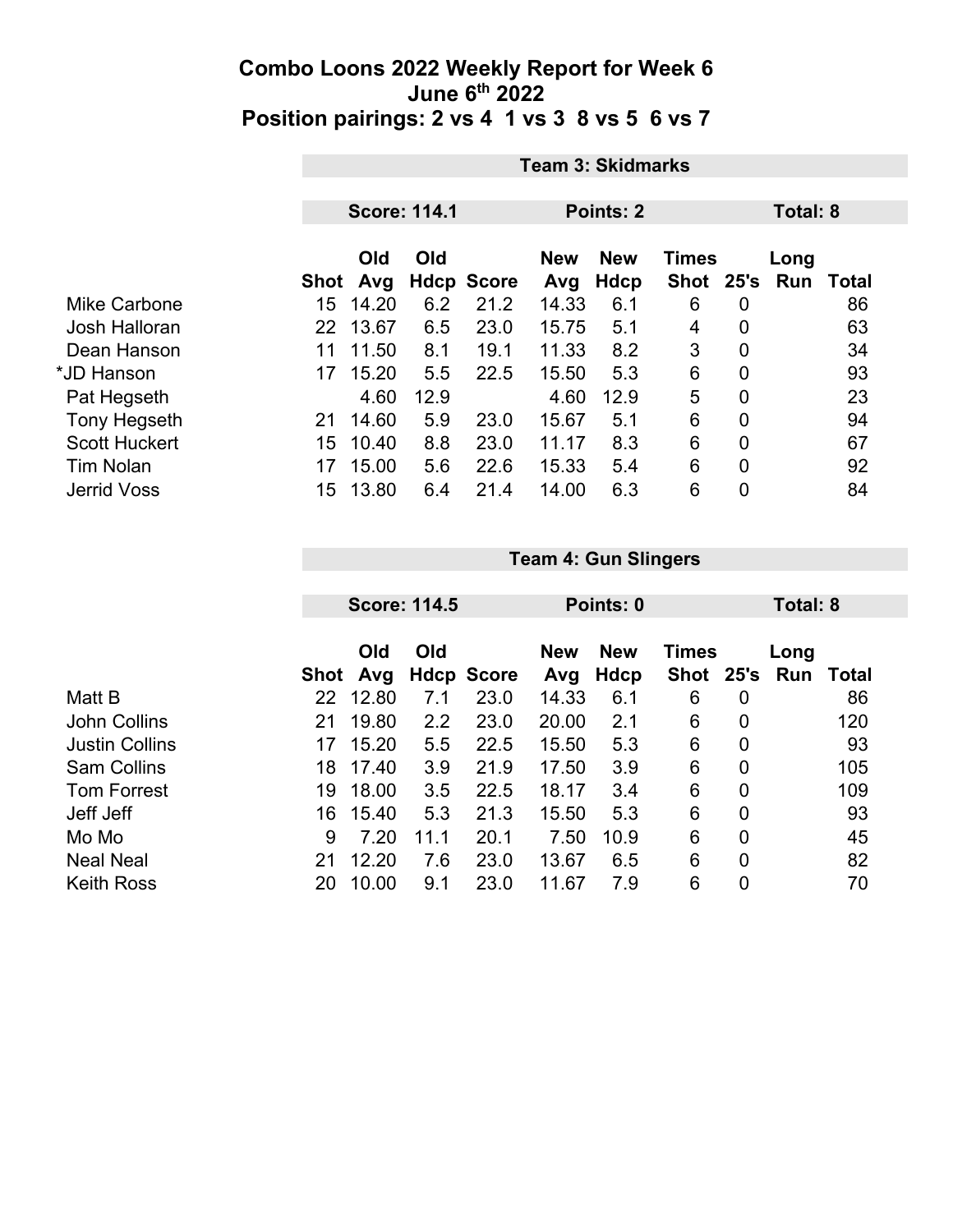|                      |      | <b>Team 5: Concussion Ducks</b> |             |              |                   |                    |                             |                |             |              |  |
|----------------------|------|---------------------------------|-------------|--------------|-------------------|--------------------|-----------------------------|----------------|-------------|--------------|--|
|                      |      |                                 |             |              |                   |                    |                             |                |             |              |  |
|                      |      | <b>Score: 117.0</b>             |             |              |                   | Points: 2          |                             | Total: 6       |             |              |  |
|                      | Shot | Old<br>Avg                      | Old<br>Hdcp | <b>Score</b> | <b>New</b><br>Avg | <b>New</b><br>Hdcp | <b>Times</b><br><b>Shot</b> | 25's           | Long<br>Run | <b>Total</b> |  |
| <b>Jeff Bakke</b>    | 22   | 11.40                           | 8.1         | 23.0         | 13.17             | 6.9                | 6                           | 0              |             | 79           |  |
| <b>Randy Beyreis</b> | 21   | 12.20                           | 7.6         | 23.0         | 13.67             | 6.5                | 6                           | $\mathbf 0$    |             | 82           |  |
| <b>Scott Elke</b>    | 22   | 8.50                            | 10.2        | 23.0         | 11.20             | 8.3                | 5                           | $\overline{0}$ |             | 56           |  |
| *Kevin Griffin       | 20   | 10.60                           | 8.7         | 23.0         | 12.17             | 7.6                | 6                           | $\mathbf 0$    |             | 73           |  |
| Brian Jablonski      | 22   | 12.00                           | 7.7         | 23.0         | 13.67             | 6.5                | 6                           | $\overline{0}$ |             | 82           |  |
| Jason Lamusga        | 22   | 12.60                           | 7.3         | 23.0         | 14.17             | 6.2                | 6                           | $\overline{0}$ |             | 85           |  |
| Jon Livingston       | 24   | 17.40                           | 3.9         | 24.0         | 18.50             | 3.2                | 6                           | $\overline{0}$ |             | 111          |  |
| <b>Kevin Schmidt</b> | 21   | 12.40                           | 7.4         | 23.0         | 13.83             | 6.4                | 6                           | $\overline{0}$ |             | 83           |  |
| <b>Bud Schoenle</b>  | 24   | 11.00                           | 8.4         | 24.0         | 13.17             | 6.9                | 6                           | $\overline{0}$ |             | 79           |  |
| <b>Jeff Strong</b>   | 14   | 11.00                           | 8.4         | 22.4         | 11.60             | 8.0                | 5                           | $\overline{0}$ |             | 58           |  |

|                     |             | <b>Score: 67.0</b> |      |                   | Points: 0         |                    |                             |                | <b>Total: 2</b> |                  |  |
|---------------------|-------------|--------------------|------|-------------------|-------------------|--------------------|-----------------------------|----------------|-----------------|------------------|--|
|                     | <b>Shot</b> | Old<br>Avg         | Old  | <b>Hdcp Score</b> | <b>New</b><br>Avg | <b>New</b><br>Hdcp | <b>Times</b><br><b>Shot</b> | 25's           | Long<br>Run     | Total            |  |
| *Tom Bednarczyk     |             | 11.00              | 8.4  |                   | 11.00             | 8.4                | 4                           | 0              |                 | 44               |  |
| <b>Rob Bennett</b>  |             | 15.80              | 5.0  |                   | 15.80             | 5.0                | 5                           | 0              |                 | 79               |  |
| <b>Tony Calova</b>  |             |                    |      |                   |                   |                    | 0                           | $\overline{0}$ |                 | 0                |  |
| Jeff Freeman        |             | 11.60              | 8.0  |                   | 11.60             | 8.0                | 5                           | 0              |                 | 58               |  |
| Scott Johnson       | 23          | 16.00              | 4.9  | 23.0              | 17.17             | 4.1                | 6                           | $\mathbf 0$    |                 | 103              |  |
| <b>Brent Larsen</b> |             | 9.50               | 9.5  |                   | 9.50              | 9.5                | $\overline{2}$              | 0              |                 | 19               |  |
| <b>Shawn Meyer</b>  |             |                    |      |                   |                   |                    | $\mathbf 0$                 | $\mathbf 0$    |                 | $\boldsymbol{0}$ |  |
| <b>Greg Neva</b>    |             | 12.50              | 7.4  |                   | 12.50             | 7.4                | $\overline{2}$              | $\overline{0}$ |                 | 25               |  |
| Jon Pangerl         |             |                    |      |                   |                   |                    | 0                           | $\mathbf 0$    |                 | 0                |  |
| <b>Tim White</b>    |             | 8.50               | 10.2 |                   | 8.50              | 10.2               | $\overline{2}$              | 0              |                 | 17               |  |

**Team 6: Davis**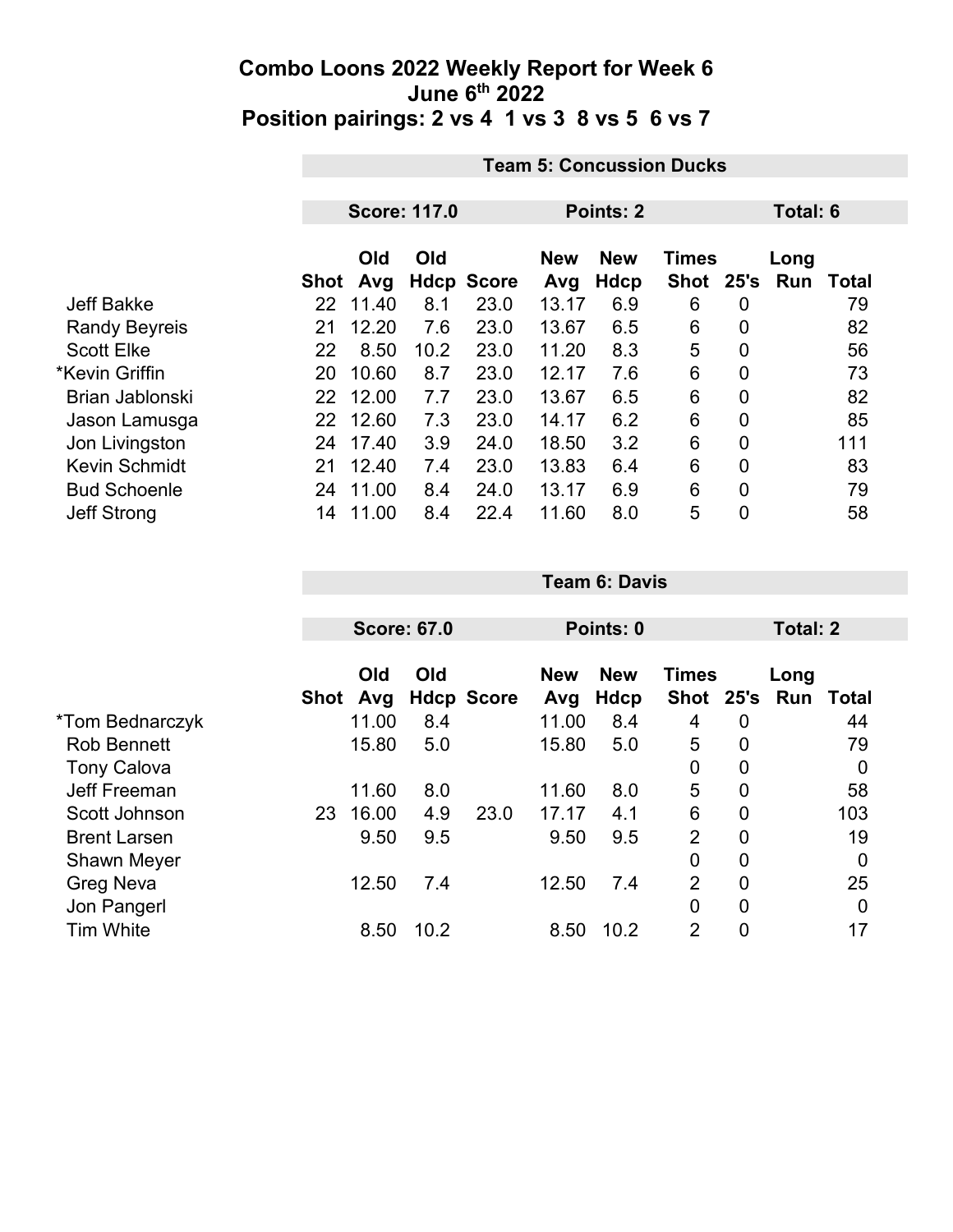| <b>Team 7: Team Pigeon Pounders</b> |            |      |                     |                   |                    |                |                |                           |                 |
|-------------------------------------|------------|------|---------------------|-------------------|--------------------|----------------|----------------|---------------------------|-----------------|
|                                     |            |      |                     |                   |                    |                |                |                           |                 |
|                                     |            |      |                     |                   |                    |                |                |                           |                 |
|                                     | Old<br>Avg | Old  |                     | <b>New</b><br>Avg | <b>New</b><br>Hdcp |                |                | Long<br>Run               | Total           |
|                                     | 6.50       | 11.6 |                     | 6.50              | 11.6               | 4              | 0              |                           | 26              |
| 20                                  | 9.00       | 9.8  | 23.0                | 10.83             | 8.5                | 6              | 0              |                           | 65              |
|                                     |            |      |                     |                   |                    | $\mathbf 0$    | 0              |                           | 0               |
|                                     | 7.00       | 11.2 |                     | 7.00              | 11.2               | 5              | 0              |                           | 35              |
|                                     | 7.80       | 10.6 |                     | 7.80              | 10.6               | 5              | 0              |                           | 39              |
|                                     | 11.00      | 8.4  |                     | 11.00             | 8.4                | 5              | $\overline{0}$ |                           | 55              |
|                                     | 13.00      | 7.0  |                     | 13.00             | 7.0                | $\overline{2}$ | $\overline{0}$ |                           | 26              |
| 16                                  | 6.40       | 11.6 | 23.0                | 8.00              | 10.5               | 6              | $\overline{0}$ |                           | 48              |
| 11                                  | 2.40       | 14.4 | 23.0                | 3.83              | 13.4               | 6              | $\overline{0}$ |                           | 23              |
| 22                                  | 7.60       | 10.8 | 23.0                | 10.00             | 9.1                | 6              | 0              |                           | 60              |
|                                     |            | Shot | <b>Score: 103.0</b> | <b>Hdcp Score</b> |                    | Points: 2      |                | <b>Times</b><br>Shot 25's | <b>Total: 2</b> |

| Team 8: League average |                     |                                                  |  |           |       |  |          |  |
|------------------------|---------------------|--------------------------------------------------|--|-----------|-------|--|----------|--|
|                        |                     |                                                  |  |           |       |  |          |  |
|                        | <b>Score: 106.4</b> |                                                  |  | Points: 0 |       |  | Total: 6 |  |
| Old                    | Old                 | Shot Avg Hdcp Score Avg Hdcp Shot 25's Run Total |  | New New   | Times |  | Long     |  |

Super Shooters: None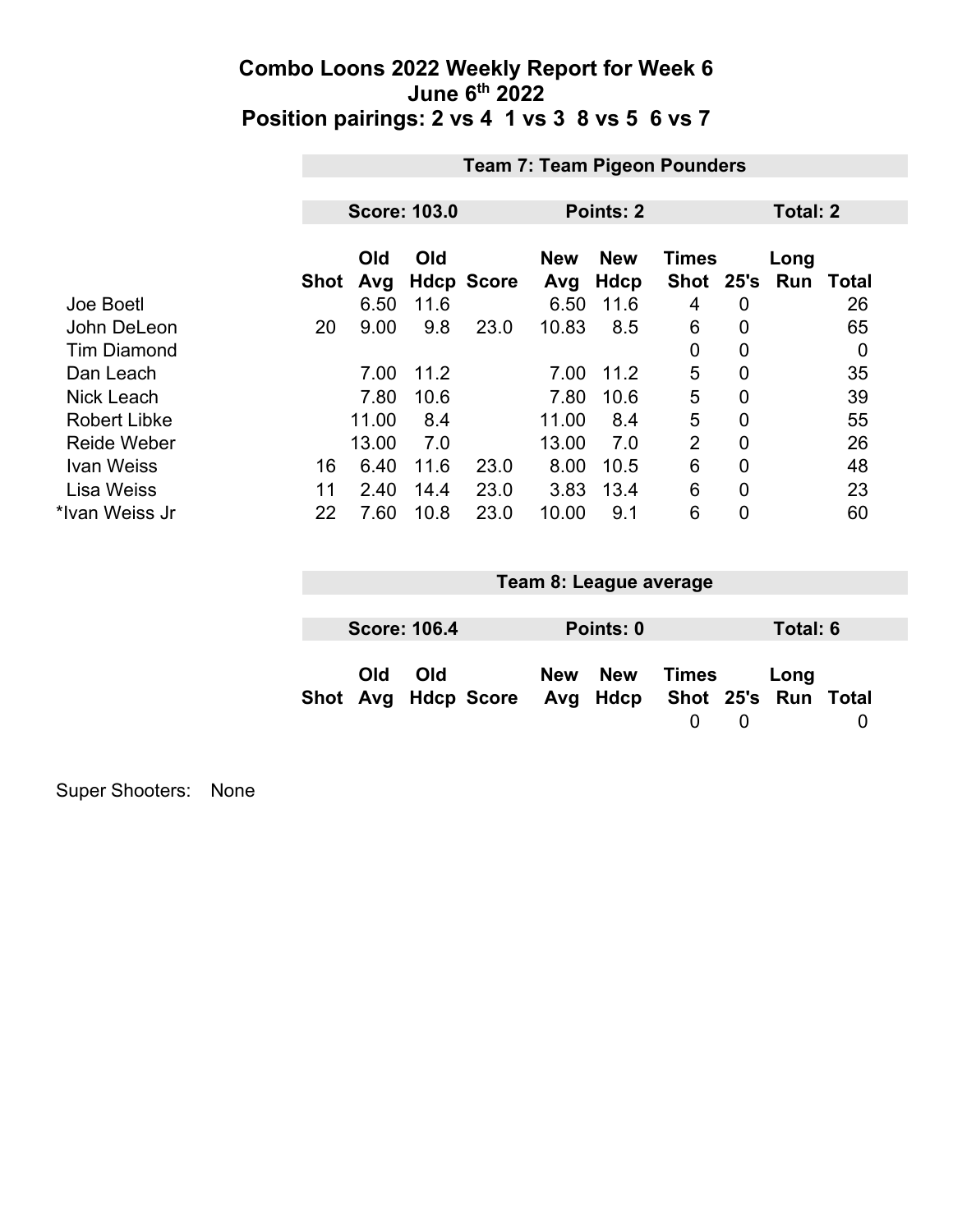## **Combo Loons 2022 Team Standings through week 6**

| <b>Team 2</b> | <b>General Marksman</b>     | 10.0 | <b>WINNER OF THE FIRST 3RD</b> |
|---------------|-----------------------------|------|--------------------------------|
| Team 4        | <b>Gun Slingers</b>         | 8.0  |                                |
| Team 3        | <b>Skidmarks</b>            | 8.0  |                                |
| Team 8        | League average              | 6.0  |                                |
| Team 5        | <b>Concussion Ducks</b>     | 6.0  |                                |
| Team 1        | <b>Miss a Lots</b>          | 6.0  |                                |
| Team 7        | <b>Team Pigeon Pounders</b> | 2.0  |                                |
| Team 6        | <b>Davis</b>                | 2.0  |                                |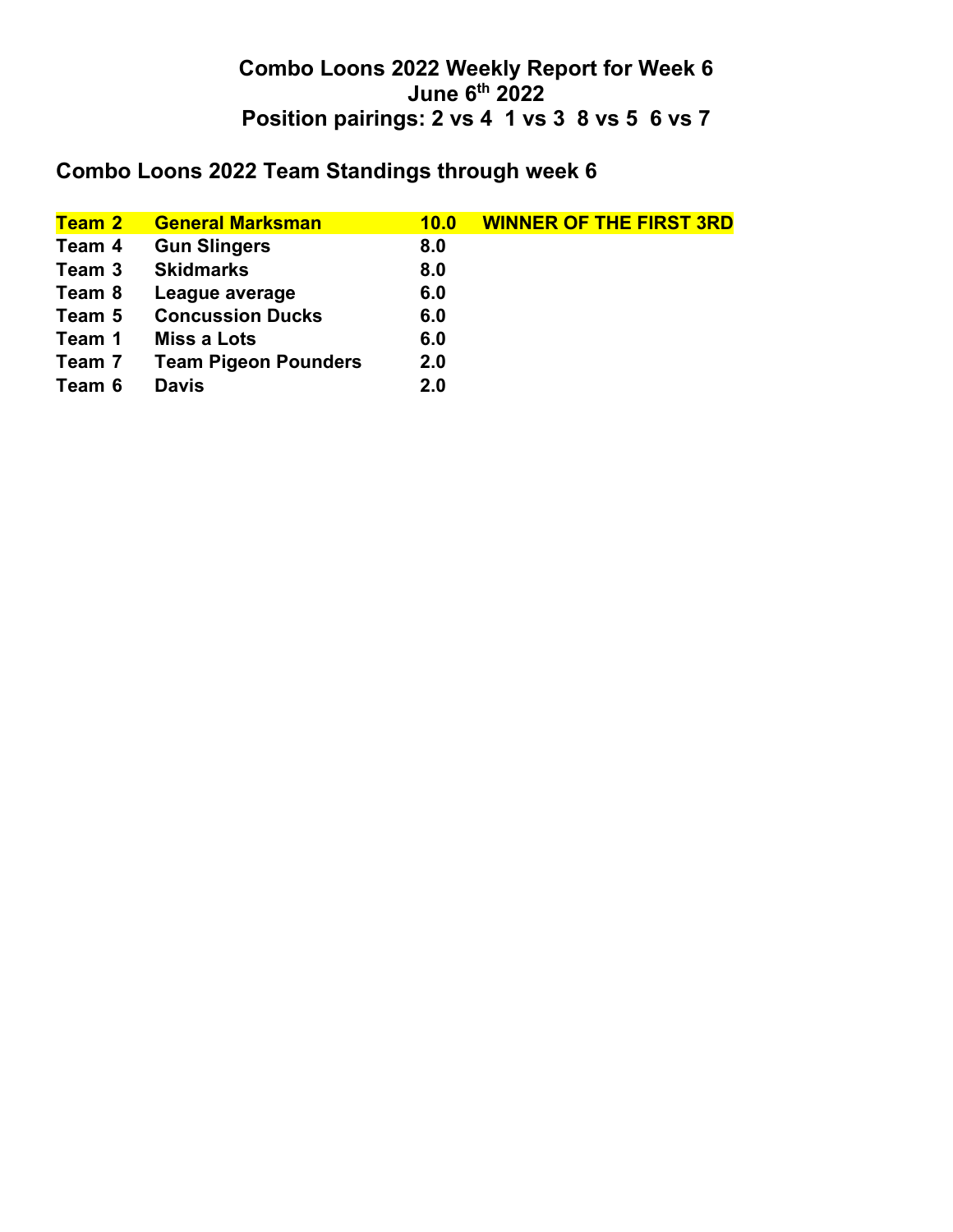# **Combo Loons 2022 Total Target Leaders Through Week 6**

| Shooter                | Total | Avg   | Rounds Straights Team |   |                         |
|------------------------|-------|-------|-----------------------|---|-------------------------|
| <b>John Collins</b>    | 120   | 20.00 | 6                     | 0 | <b>Gun Slingers</b>     |
| <b>Steve Steve</b>     | 120   | 20.00 | 6                     | 0 | <b>General Marksman</b> |
| Jon Livingston         | 111   | 18.50 | 6                     | 0 | <b>Concussion Ducks</b> |
| <b>Michael Tieden</b>  | 110   | 18.33 | 6                     | 0 | <b>General Marksman</b> |
| <b>Tom Forrest</b>     | 109   | 18.17 | 6                     | 0 | <b>Gun Slingers</b>     |
| Doug Benoit            | 109   | 18.17 | 6                     | 0 | <b>General Marksman</b> |
| <b>Todd Todd</b>       | 108   | 18.00 | 6                     | 0 | <b>General Marksman</b> |
| <b>Sam Collins</b>     | 105   | 17.50 | 6                     | 0 | <b>Gun Slingers</b>     |
| Scott Johnson          | 103   | 17.17 | 6                     | 0 | Davis                   |
| Ed Ed                  | 103   | 17.17 | 6                     | 0 | <b>General Marksman</b> |
| <b>Jeff Stomback</b>   | 99    | 16.50 | 6                     | 0 | Miss a Lots             |
| Mo Dyer                | 96    | 16.00 | 6                     | 0 | <b>General Marksman</b> |
| <b>Tony Hegseth</b>    | 94    | 15.67 | 6                     | 0 | <b>Skidmarks</b>        |
| Jeff Jeff              | 93    | 15.50 | 6                     | 0 | <b>Gun Slingers</b>     |
| <b>JD Hanson</b>       | 93    | 15.50 | 6                     | 0 | <b>Skidmarks</b>        |
| <b>Justin Collins</b>  | 93    | 15.50 | 6                     | 0 | <b>Gun Slingers</b>     |
| <b>Tim Nolan</b>       | 92    | 15.33 | 6                     | 0 | <b>Skidmarks</b>        |
| <b>Tanner Catlett</b>  | 87    | 14.50 | 6                     | 0 | Miss a Lots             |
| <b>Mike Carbone</b>    | 86    | 14.33 | 6                     | 0 | <b>Skidmarks</b>        |
| <b>Mark McGinty</b>    | 86    | 14.33 | 6                     | 0 | Miss a Lots             |
| Matt B                 | 86    | 14.33 | 6                     | 0 | <b>Gun Slingers</b>     |
| <b>Harry Catlett</b>   | 85    | 14.17 | 6                     | 0 | Miss a Lots             |
| Jason Lamusga          | 85    | 14.17 | 6                     | 0 | <b>Concussion Ducks</b> |
| <b>Jerrid Voss</b>     | 84    | 14.00 | 6                     | 0 | <b>Skidmarks</b>        |
| <b>Kevin Schmidt</b>   | 83    | 13.83 | 6                     | 0 | <b>Concussion Ducks</b> |
| <b>Thomas Delebo</b>   | 82    | 16.40 | 5                     | 0 | Miss a Lots             |
| <b>Neal Neal</b>       | 82    | 13.67 | 6                     | 0 | <b>Gun Slingers</b>     |
| <b>Mark Delebo</b>     | 82    | 13.67 | 6                     | 0 | Miss a Lots             |
| <b>Brian Jablonski</b> | 82    | 13.67 | 6                     | 0 | <b>Concussion Ducks</b> |
| <b>Randy Beyreis</b>   | 82    | 13.67 | 6                     | 0 | <b>Concussion Ducks</b> |
| <b>Bud Schoenle</b>    | 79    | 13.17 | 6                     | 0 | <b>Concussion Ducks</b> |
| <b>Jeff Bakke</b>      | 79    | 13.17 | 6                     | 0 | <b>Concussion Ducks</b> |
| <b>Ryan Horton</b>     | 79    | 13.17 | 6                     | 0 | <b>General Marksman</b> |
| <b>Rob Bennett</b>     | 79    | 15.80 | 5                     | 0 | Davis                   |
| Kevin Griffin          | 73    | 12.17 | 6                     | 0 | <b>Concussion Ducks</b> |
| <b>Ben Delebo</b>      | 72    | 18.00 | 4                     | 0 | Miss a Lots             |
| <b>Keith Pickett</b>   | 72    | 12.00 | 6                     | 0 | <b>General Marksman</b> |
| <b>Keith Ross</b>      | 70    | 11.67 | 6                     | 0 | <b>Gun Slingers</b>     |